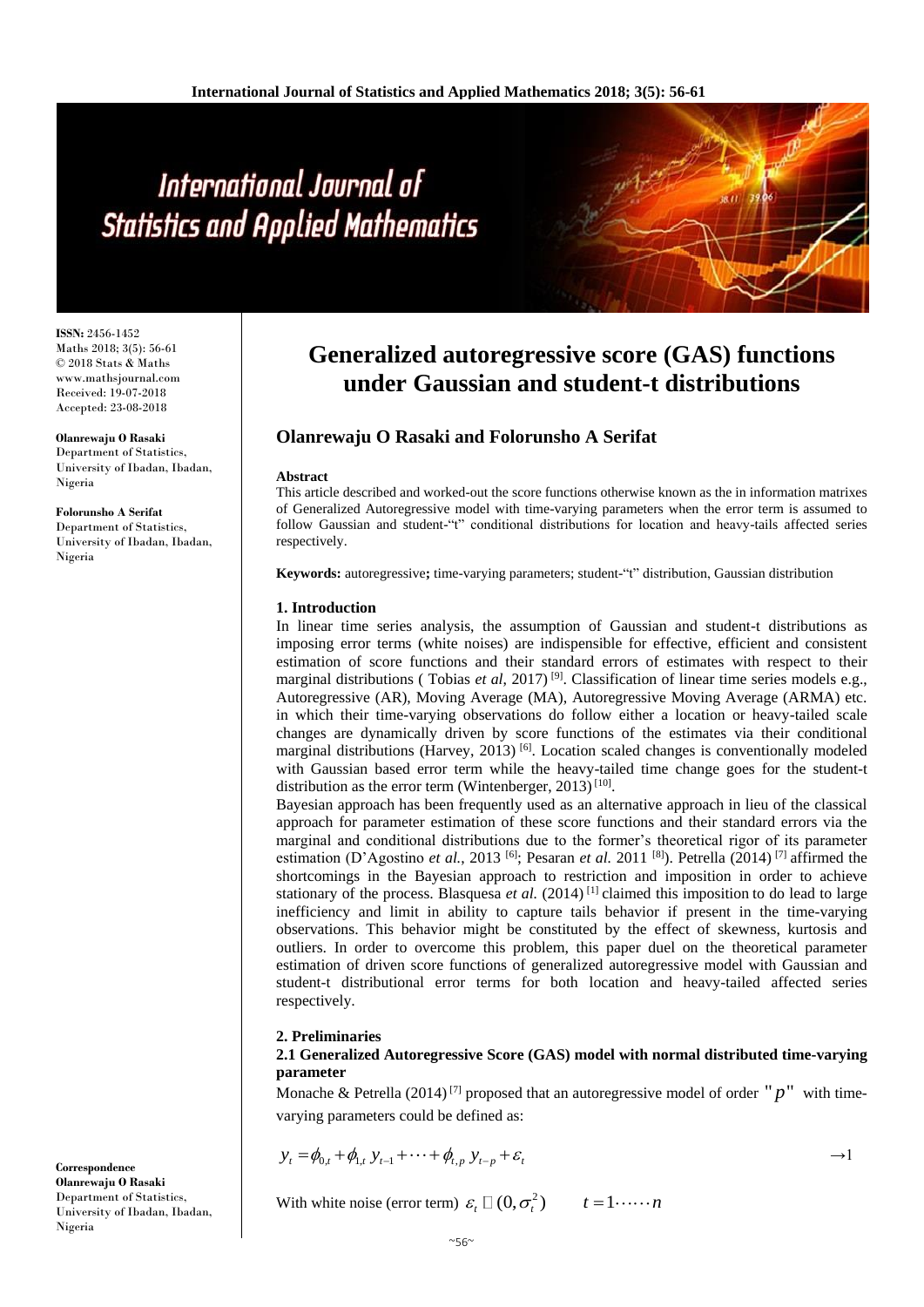The updating rule can be defined to be variation of the vector of time-varying parameters to be  $f_t = (\phi_t^i, \sigma_t^2)$ ,  $\phi_t = (\phi_{0,t}, \phi_{1,t}, \cdots, \phi_{p,t})$  such that equation (1) is nothing but a Markov process of the first order of

$$
f_{t+1} = \omega + Kf_t + r_t, r_t \square (0, \Sigma_t) \longrightarrow 2
$$

Where  $\omega$  is a vector of constants; K and  $\Sigma_t$  are the matrices containing the hyper-parameters (updated location and scale parameter respectively).  $f_t$  Represents the time-varying parameters while  $\theta$  represents the fixed coefficient. The Generalized Autoregressive Score (GAS) model for the time-varying parameters that will be driven by the scale-function of the conditional likelihood of  $f_t$  give the immediate past of  $t-1$ ,  $f_{t/t-1} = (\phi_{t/t-1}^i, \sigma_{t-1}^2)$  is

$$
f_{t+1/t} = \omega + K f_{t/t+1} + G b_t \qquad \qquad \rightarrow 3
$$

Such that  $Y_{t-1} = \{y_{t-1}, y_{t-2}, \dots, y_1\}$  and  $\omega$ , K, and G are defined same in equation (2) with the driving mechanism called the score-function.

$$
b_t = B_t \times \nabla_t
$$

Such that 
$$
\nabla_t = \frac{\partial (\log p(y_t/G_t;\theta))}{\partial f_{t/t-1}}; \qquad B_t = I_{t-1}^{-1} = -E \left[ \frac{\partial^2 \log p(y_t/G_t;\theta)}{\partial f_{t/t-1} \partial f_{t/t-1}} \right]^{-1}
$$

With  $I_{t-1}^{-1}$  $I_{t-1}^{-1}$  the information matrix,  $G_t = [F_t, Y_{t-1}]$  and  $F_t = \{f_{t/t-1}, f_{t-1/t-2}, \dots, f_{1/0}\}$  for the vector parameters  $\theta_t$ .

#### **2.2 Score function of the time-varying normally distributed parameters' estimation.**

Equation (1) can be re-written in a matrix form as  $y_t = J' \phi_{t/t-1} + \varepsilon_t$  such that  $\varepsilon_t / Y_{t-1} \Box N(0, f_{t/t-1})$  for  $t = 1 \cdots n$  and  $\sigma_{t/t-1}^2 = f_{t/t-1}$ , where  $J = (1, y_{t-1}, \dots, y_{t-p})$  &  $\phi_{t/t-1} = (\phi_{0,t/t-1}, \phi_{1,t/t-1}, \dots, \phi_{p,t/t-1})$ 

Since  $\varepsilon_t = y_t - J \phi_{t/t-1}$ ,  $\mu_t = J \phi_{t/t-1}$ 

$$
p(y_t/G_t; \theta_t) = \frac{1}{\sqrt{2\pi f_{t/t-1}^2}} e^{-\frac{(y_t - \mu_t)^2}{2f_{t/t-1}}} -\infty < y_t < \infty
$$

In a matrix form and taking the conditional likelihood

$$
\ell(y_t/G_t; \theta_t) = \ln p(y_t/G_t; \theta_t)
$$

$$
=-\frac{1}{2}\log(2\pi)-\frac{1}{2}\log f_{t/t-1}-\frac{(y_t-J\dot{\phi}_{t/t-1})(y_t-J\dot{\phi}_{t/t-1})}{2f_{t/t-1}}
$$

So,

$$
\nabla_{t} = \frac{\partial \ln p(y_t / G_t; \theta_t)}{\partial f_{t/t-1}} = -\frac{1}{2f_{t/t-1}} + \frac{(y_t - J \phi_{t/t-1})(y_t - J \phi_{t/t-1})}{2f_{t/t-1}^2}
$$

But,

$$
(y_t - J \phi_{t/t-1})(y_t - J \phi_{t/t-1}) = y_t y_t - y_t J \phi_{t/t-1} - \phi_{t/t-1} J y_t + \phi_{t/t-1} J J \phi_{t/t-1},
$$

Recall  $y_t = J \phi_{t/t-1} + \varepsilon_t$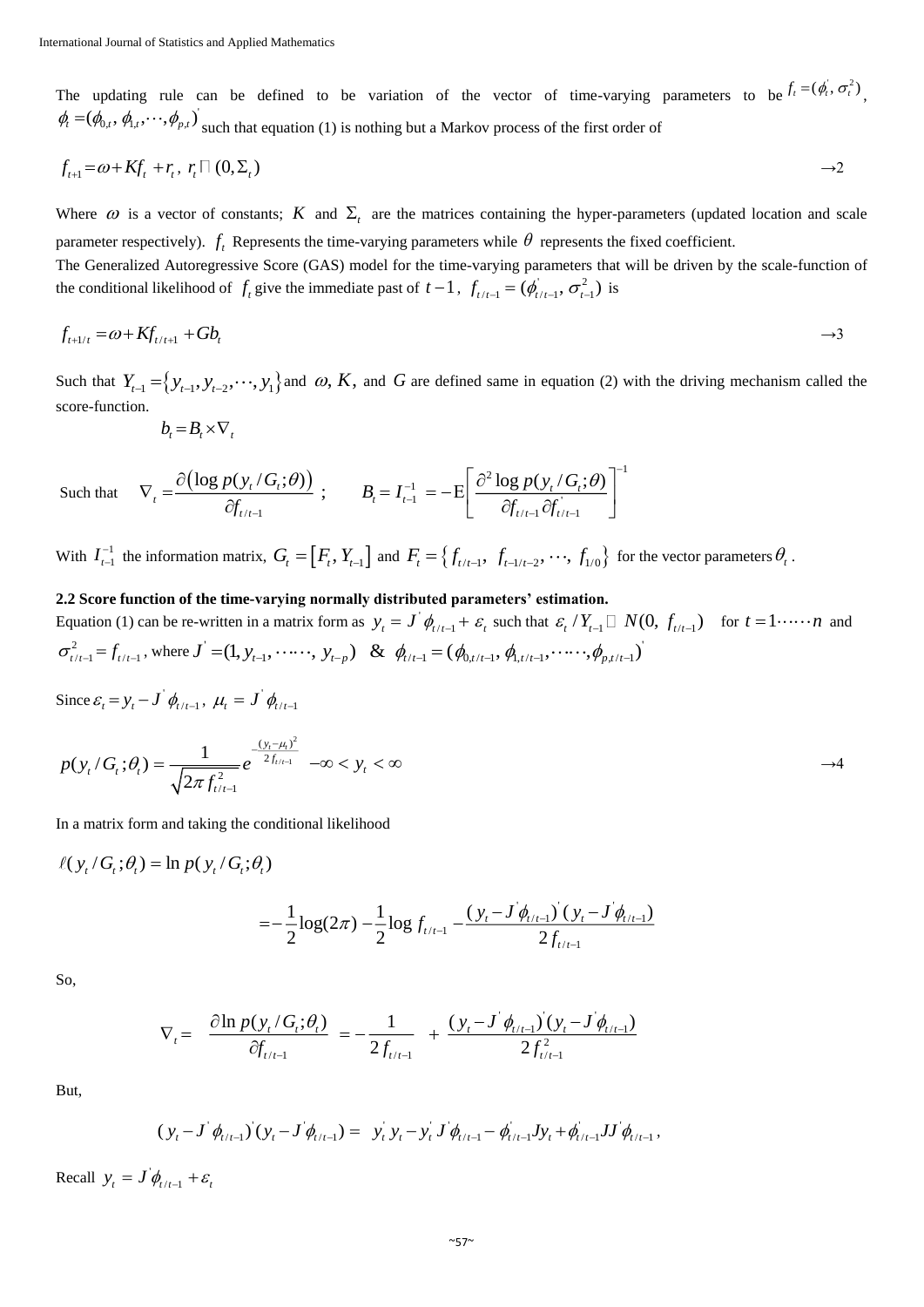International Journal of Statistics and Applied Mathematics

$$
= (J \phi_{t/t-1} + \varepsilon_{t}) (J \phi_{t/t-1} + \varepsilon_{t}) - (J \phi_{t/t-1} + \varepsilon_{t}) J \phi_{t/t-1} - \phi_{t/t-1} (J \phi_{t/t-1} + \varepsilon_{t}) + \phi_{t/t-1} JJ \phi_{t/t-1}
$$
  
\n
$$
= \phi_{t/t-1} J J \phi_{t/t-1} + \phi_{t/t-1} J \varepsilon_{t} + \varepsilon_{t} J \phi_{t/t-1} + \varepsilon_{t} \varepsilon_{t} - \phi_{t/t-1} JJ \phi_{t/t-1} - \varepsilon_{t} J \phi_{t/t-1} - \phi_{t/t-1} JJ \phi_{t/t-1} + \phi_{t/t-1} J \varepsilon_{t} + \phi_{t/t-1} JJ \phi_{t/t-1}
$$
  
\n
$$
= \phi_{t/t-1} J \varepsilon_{t} + \varepsilon_{t} J \phi_{t/t-1} + \varepsilon_{t} \varepsilon_{t} - \varepsilon_{t} J \phi_{t/t-1} + \phi_{t/t-1} J \varepsilon_{t} = 2 \phi_{t/t-1} J \varepsilon_{t} + \varepsilon_{t} \varepsilon_{t}
$$

So,

$$
\nabla_{t} = -\frac{1}{2f_{t/t-1}} + \frac{2(\phi_{t/t-1}^{'}J + \varepsilon_{t}^{'} )\varepsilon_{t}}{2f_{t/t-1}^{2}} = \frac{\left[2(\phi_{t/t-1}^{'}J + \varepsilon_{t}^{'} )\varepsilon_{t} - f_{t/t-1}^{2}\right]}{2f_{t/t-1}^{2}}
$$

For  $b_t$  to be a scale vector,  $E(\nabla_t) = 0$ 

$$
E(\nabla_{i}) = \frac{1}{2f_{i/t-1}^{2}} \left[ (2\phi_{i/t-1}^{2}J + \varepsilon_{i}^{2})E(\varepsilon_{i}) - E(f_{i/t-1}) \right]
$$
\n
$$
= \frac{1}{2f_{i/t-1}^{2}} \left[ 2\phi_{i/t-1}^{2}J E(\varepsilon_{i}\varepsilon_{i}) - E(f_{i/t-1}) \right]
$$
\nSince  $E(\varepsilon_{i}) = 0$ ,  $E(\varepsilon_{i}\varepsilon_{i}) = \sigma_{i}^{2}$ ,  $E(f_{i/t-1}) = \sigma_{i}^{2}$   
\n
$$
E(\nabla_{i}) = \left[ 0 + \sigma_{i}^{2} - \sigma_{i}^{2} \right] = 0
$$
\nAlso,  $I_{t-1} = -E \left[ \frac{\partial^{2} \log p(y_{t}/G_{i}; \theta_{t})}{\partial f_{t/t-1} \partial f_{t/t-1}} \right] = E \left[ -\frac{1}{2f_{t/t-1}^{2}} + \frac{(2\phi_{i/t-1}^{2}J\varepsilon_{i})\varepsilon_{t}}{f_{t/t-1}^{3}} \right]$ , since  $E(\varepsilon_{i}) = 0$   
\n $I_{t-1} = \frac{1}{2f_{t/t-1}^{2}}$ , so  $B_{t} = I_{t-1}^{-1} = 2f_{t/t-1}^{2}$   
\nThen,  $b_{t} = B_{t} \times \nabla_{t} = 2f_{t/t-1}^{2} \times \frac{\left[ (2\phi_{i/t-1}^{2}J + \varepsilon_{i})\varepsilon_{t} - f_{t/t-1} \right]}{2f_{t/t-1}^{2}} = \left[ (2\phi_{i/t-1}^{2}J + \varepsilon_{t}^{2})\varepsilon_{t} - f_{t/t-1} \right]$ \nThe observation-driven model updates are:  $\nabla_{t} = \frac{\left[ 2(\phi_{i/t-1}^{2}J + \varepsilon_{t}^{2})\varepsilon_{t} - f_{t/t-1} \right]}{2f_{t/t-1}^{2}}$ ,

$$
I_{t-1} = \frac{1}{2f_{t/t-1}^2}
$$

So, equation (3) becomes

$$
f_{t/t+1} = \omega + K f_{t/t+1} + G \left[ (2\phi_{t/t-1}^{'} J + \varepsilon_t^{'} ) \varepsilon_t - f_{t/t-1} \right]
$$

The updated parameters equal;  $\phi_{t+l/t} = \phi_{t/t-1} + k_{\phi} ((2\phi_{t/t-1}^{'} J + \varepsilon_t^{'} ) \varepsilon_t^{} - f_{t/t-1}^{})$ ,  $f_{t+l/t} = f_{t+l/t} + k_{\phi} (2f_{t/t-1}^2)$ 

## **2.3 Score function of GAS model with heavy-tails (student-t) time-varying parameters.**

From equation (1),  $y_t = J \phi_{t/t-1} + \varepsilon_t$  such that  $\varepsilon_t / Y_{t-1} \approx NID(0, f_{t/t-1}, v_t)$ 

$$
p(y_t/G_t; \theta_t) = \frac{\Gamma\left(\frac{v_t + 1}{2}\right)}{\Gamma\left(\frac{v_t}{2}\right) f_t \sqrt{\pi v_t}} \left(1 + \frac{(y_t - \mu_t)^2}{v_t f_{t/t-1}^2}\right)^{-\frac{v_t + 1}{2}} -\infty < y_t < \infty \to 5
$$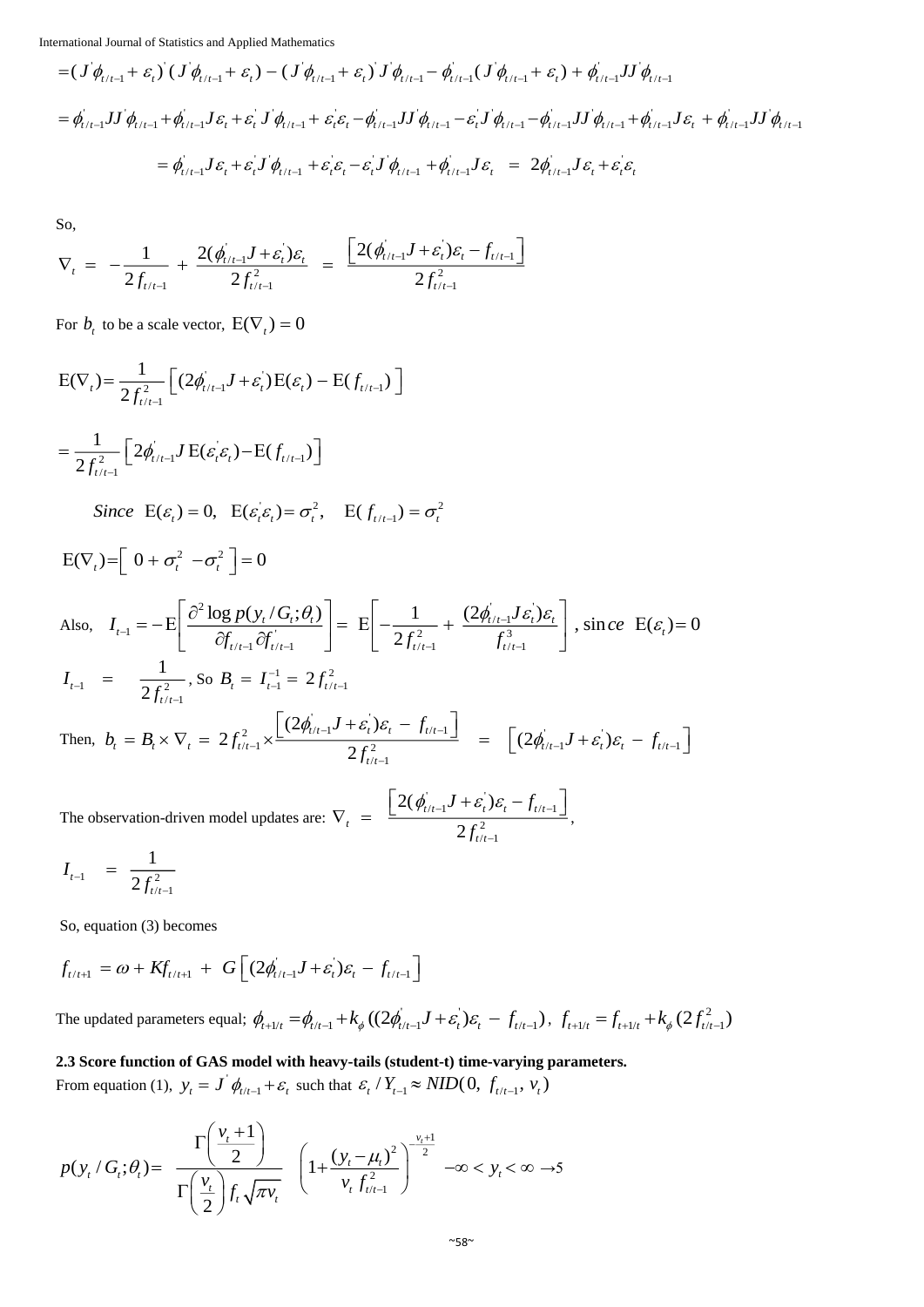For location parameter  $\mu_t$ , scale parameter  $f_t$ ,  $v_t$  degree of freedom, where  $\theta_t = (\mu_t, \phi_t, f_t, v_t)$ In a matrix form,

$$
p(y_t/G_t;\theta_t) = \frac{\Gamma\left(\frac{v_t+1}{2}\right)}{\Gamma\left(\frac{v_t}{2}\right)f_t\sqrt{\pi v_t}} \left(1+\frac{\left(2\phi_{t/t-1}'J+\varepsilon_t^{'}\right)\varepsilon_t}{v_t f_{t/t-1}^2}\right)^{-\frac{v_t+1}{2}}
$$

The maximum likelihood,

$$
\ell(y_t/G_t;\theta_t) = \log \left[ \Gamma \left( \frac{v_t+1}{2} \right) \right] - \log \left[ \Gamma \left( \frac{v_t}{2} \right) \right] - \frac{1}{2} \log \pi - \frac{1}{2} \log f_{t/t-1}^2 v_t - \frac{v_t+1}{2} \left( 1 + \frac{\left( 2\phi_{t/t-1}'J + \varepsilon_t \right)\varepsilon_t}{v_t f_{t/t-1}^2} \right) \to 6
$$

$$
\ell(y_t/G_t;\theta_t) = a + h_t + m_t
$$

Such that,

$$
a = \log \left[ \Gamma \left( \frac{v_t + 1}{2} \right) \right] - \log \left[ \Gamma \left( \frac{v_t}{2} \right) \right] - \frac{1}{2} \log \pi - \frac{1}{2} \log v_t \to 7
$$
  

$$
h_t = -\frac{1}{2} \log f_{t/t-1}^2 \to 8
$$
  

$$
m_t = -\frac{v_t + 1}{2} \log \left[ 1 + \frac{\left( 2\phi_{t/t-1}^{\dagger} J + \varepsilon_t^{\dagger} \right) \varepsilon_t}{v_t f_{t/t-1}^2} \right] \to 9
$$

Creal *et al.* (2011, 2013)<sup>[2, 3]</sup> and Harvey (2013, 2014)<sup>[5, 6]</sup> affirmed that the Degree of Freedom  $v_t$  must be strictly greater than two.

Let 
$$
\frac{\varepsilon_t}{f_{t/1-1}^2} = \gamma_t
$$
, so  $m_t = -\frac{v_t + 1}{2} \log \left[ 1 + \frac{\left( 2\phi_{t/1-1}' J + \varepsilon_t' \right) \gamma_t}{v_t} \right]$ , Since  $\nabla_t = \frac{\partial \ell \left( y_t / G_t; \theta_t \right)}{\partial f_{t/1-1}}$ 

 $\nabla_t$  can be partition into two functions of  $\nabla_{\phi}$  &  $\nabla_f$  such that  $\nabla_{\phi}$  depends on  $\gamma_t$  and  $m_t$  while  $\nabla_f$  depends on  $h_t$ ,  $m_t$ , and  $\gamma_t$ .

$$
\nabla_{\phi} = \frac{\partial m_{t}}{\partial \gamma_{t}} \times \frac{\partial \gamma_{t}}{\partial \phi_{t}}, \nabla_{f} = \frac{\partial h_{t}}{\partial f_{t/t-1}^{2}} + \frac{\partial m_{t}}{\partial f_{t/t-1}^{2}} = \frac{\partial h_{t}}{\partial f_{t/t-1}^{2}} + \frac{\partial m_{t}}{\partial \gamma_{t}} \bullet \frac{\partial \gamma_{t}}{\partial f_{t/t-1}^{2}}, \text{ using the function of the function rule}
$$

Recall, 
$$
\varepsilon_t = y_t - J' \phi_{t/t-1} \implies \gamma_t = \frac{y_t - J' \phi_{t/t-1}}{f_{t/t-1}^2}
$$
, so  $\frac{\partial \gamma_t}{\partial \phi_t} = -\frac{J'}{f_{t/t-1}^2}$ ,

So,

$$
\frac{\partial m_{t}}{\partial \gamma_{t}} = -\frac{v_{t} + 1}{2} \left[ \frac{\frac{(2\phi_{t/t-1}J^{'} + \varepsilon_{t})}{v_{t}}}{\frac{v_{t} + (2\phi_{t/t-1}J + \varepsilon_{t})}{v_{t}} \gamma_{t}} \right] = -\frac{v_{t} + 1}{2} \left[ 1 + \frac{(2\phi_{t/t-1}J^{'} + \varepsilon_{t})\gamma_{t}}{v_{t}} \right]^{-1} \frac{(2\phi_{t/t-1}J + \varepsilon_{t})}{v_{t}} \frac{(2\phi_{t/t-1}J^{'} + \varepsilon_{t})}{v_{t}} \gamma_{t}
$$
\n
$$
= -\frac{v_{t} + 1}{2} \frac{(2\phi_{t/t-1}J^{'} + \varepsilon_{t})}{v_{t}} \left[ \frac{v_{t}}{v_{t} + (2\phi_{t/t-1}J^{'} + \varepsilon_{t})\gamma_{t}} \right] = -\frac{v_{t} + 1}{2} \left[ \frac{(2\phi_{t/t-1}J^{'} + \varepsilon_{t})}{v_{t} + (2\phi_{t/t-1}J^{'} + \varepsilon_{t})} \right] \gamma_{t}
$$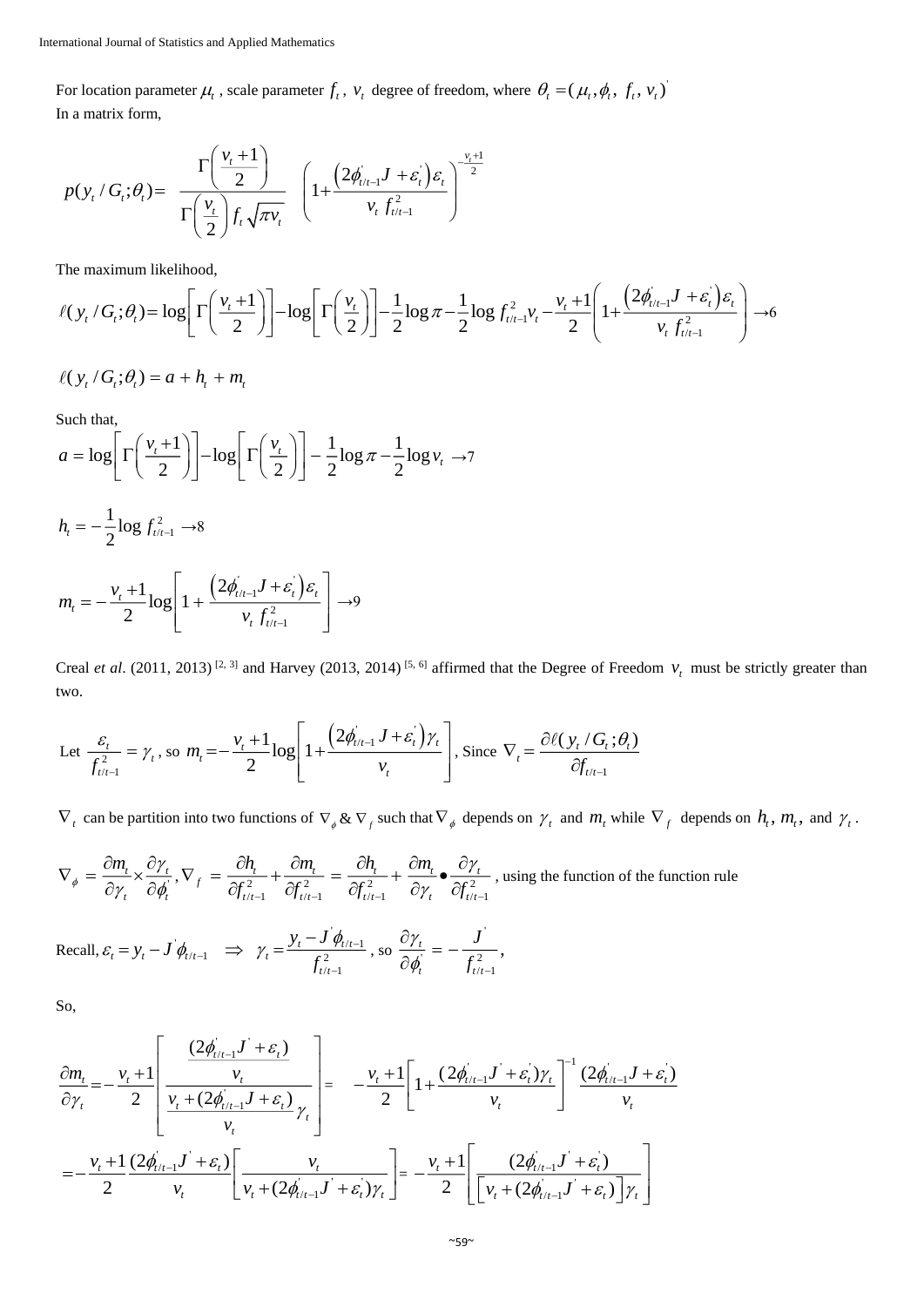International Journal of Statistics and Applied Mathematics  
\n
$$
= -\frac{v_t + 1}{2} \left[ \frac{(2\phi_{t/t-1}J' + \varepsilon_t^{'})}{v_t \gamma_t} + \frac{(2\phi_{t/t-1}J' + \varepsilon_t^{'})}{(2\phi_{t/t-1}J' + \varepsilon_t^{'})} \right] = -\frac{v_t + 1}{2} \left[ \frac{(2\phi_{t/t-1}J' + \varepsilon_t^{'})}{v_t \gamma_t} + \frac{1}{\gamma_t} \right]
$$

But, 
$$
B_t = I^{-1} \begin{bmatrix} I_{\phi\phi,t} \\ I_{f^t,t} \end{bmatrix}^{-1}
$$
 where  $I_{\phi\phi,t} = -E(H_{\phi\phi,t})$ ,  $I_{f^t,t} = -E(H_{f^t,t})$   
\n
$$
H_{\phi\phi,t} = \frac{\partial \nabla_{\phi\phi,t}}{\partial \phi_{t/t-1}} = -\frac{v_t + 1}{2} \begin{bmatrix} J \\ v_t \gamma_t \end{bmatrix}
$$
\nAlso,  $\nabla_{t/t-1} = \frac{\partial h_t}{\partial f_{t/t-1}^2} + \frac{\partial m_t}{\partial \gamma_t} \cdot \frac{\partial \gamma_t}{\partial f_{t/t-1}^2} = -\frac{1}{2f_{t/t-1}^2} + \frac{v_t + 1}{2} \begin{bmatrix} \frac{(2\phi_{t/t-1}^T J' + \varepsilon_t)}{V_t J'_{t}} + \frac{1}{\gamma_t} \end{bmatrix} \times \frac{2\gamma_t}{f_{t/t-1}}$ 

$$
H_{f,t} = \frac{\partial \nabla_{f,t}}{\partial f_{t/t-1}} = \frac{1}{f_{t/t-1}^3} - \nu_t + 1 \left[ \frac{(2\phi_{t/t-1}^j J' + \varepsilon_t^j)}{\nu_t \gamma_t} + \frac{1}{\gamma_t} \right] \times \frac{\gamma_t}{f_{t/t-1}^2}
$$
  
So,  $I_{\phi\phi,t} = -E(H_{\phi\phi,t}) = \frac{\nu_t + 1}{2} \left[ \frac{J'}{\nu_t \gamma_t} \right] = \frac{\nu_t + 1}{2} \left[ \frac{J' f_{t/t-1}^2}{\nu_t \varepsilon_t} \right]$ 

$$
I_{f f,t} = -E(H_{f f,t}) = v_t + 1 \left[ (2\phi_{t/t-1} \mathbf{J}^{\dagger} + \varepsilon_t) + \frac{1}{\gamma_t} \right] \frac{\gamma_t}{f_{t/t-1}^2} - \frac{1}{f_{t/t-1}^3} = v_t + 1 \left[ (2\phi_{t/t-1} \mathbf{J}^{\dagger} + \varepsilon_t) + \frac{f_{t/t-1}^2}{\varepsilon_t} \right] \frac{\varepsilon_t}{f_{t/t-1}^2} - \frac{1}{f_{t/t-1}^3}
$$
  
So,  $B_t = I^{-1} = \begin{bmatrix} I_{\phi \phi, t} \\ I_{f f,t} \end{bmatrix} = \begin{bmatrix} \frac{2v_t \varepsilon_t}{(v_t + 1) \mathbf{J}^{\dagger} f_{t/t-1}^2} & 0 \\ 0 & \begin{bmatrix} I_{f f,t} \end{bmatrix}^{-1} \end{bmatrix}$ 

 $b_{\iota} = I_{\iota}^{-1} \nabla_{\iota}$ 

$$
b_{t} = \begin{bmatrix} \frac{2v_{t} \varepsilon_{t}}{(v_{t} + 1)J^{'}f_{t/t-1}^{2}} & 0 & 0\\ 0 & \frac{f_{t/t-1}^{4}}{(v_{t} + 1)} \left[ (2\phi_{t/t-1}^{'}J^{'} + \varepsilon_{t}^{'} ) + \frac{f_{t/t-1}^{2}}{\varepsilon_{t}} \right]^{-1} - f_{t/t-1}^{3} & -\frac{1}{2f_{t/t-1}^{2}} + \frac{(v_{t} + 1)\gamma_{t}}{f_{t/t-1}} \left[ \frac{(2\phi_{t/t-1}^{'}J^{'} + \varepsilon_{t}^{'} )}{v_{t}\gamma_{t}} + \frac{1}{\gamma_{t}} \right] \end{bmatrix}
$$

The observation-driven model updates are  $I_t$ ,  $\nabla_t$ 

$$
b_{t} = \left[ \frac{-\frac{v_{t} \varepsilon_{t}}{J \int_{t/t-1}^{2}} \left( \frac{(2\phi_{t/t-1}J^{'} + \varepsilon_{t})}{v_{t}\gamma_{t}} + \frac{1}{\gamma_{t}} \right)}{\frac{f_{t/t-1}^{4}}{(v_{t}+1)} \left[ (2\phi_{t/t-1}J^{'} + \varepsilon_{t}) + \frac{f_{t/t-1}^{2}}{\varepsilon_{t}} \right]^{-1} - f_{t/t-1}^{3} \left( -\frac{1}{2f_{t/t-1}^{2}} + \frac{(v_{t}+1)\gamma_{t}}{f_{t/t-1}} \left[ \frac{(2\phi_{t/t-1}J^{'} + \varepsilon_{t})}{v_{t}\gamma_{t}} + \frac{1}{\gamma_{t}} \right] \right) \right] \rightarrow 10
$$

Equation (10) is the (2x1) matrix of the Score function for GAS with heavy-tails using student-"t" distribution.

#### **3. Conclusions**

Having find-out that estimation of multivariate normal and student-t distributions' score functions are usually left out in GAS related articles, working papers, manuscripts and write-ups due to its rigor. This led to the estimation of the score functions for easy computational and estimating of the function.

#### **4. Acknowledgments**

I appreciate Oladebo Omotayo for his useful and constructive comments; suggestions and insight in the course of the manuscript.